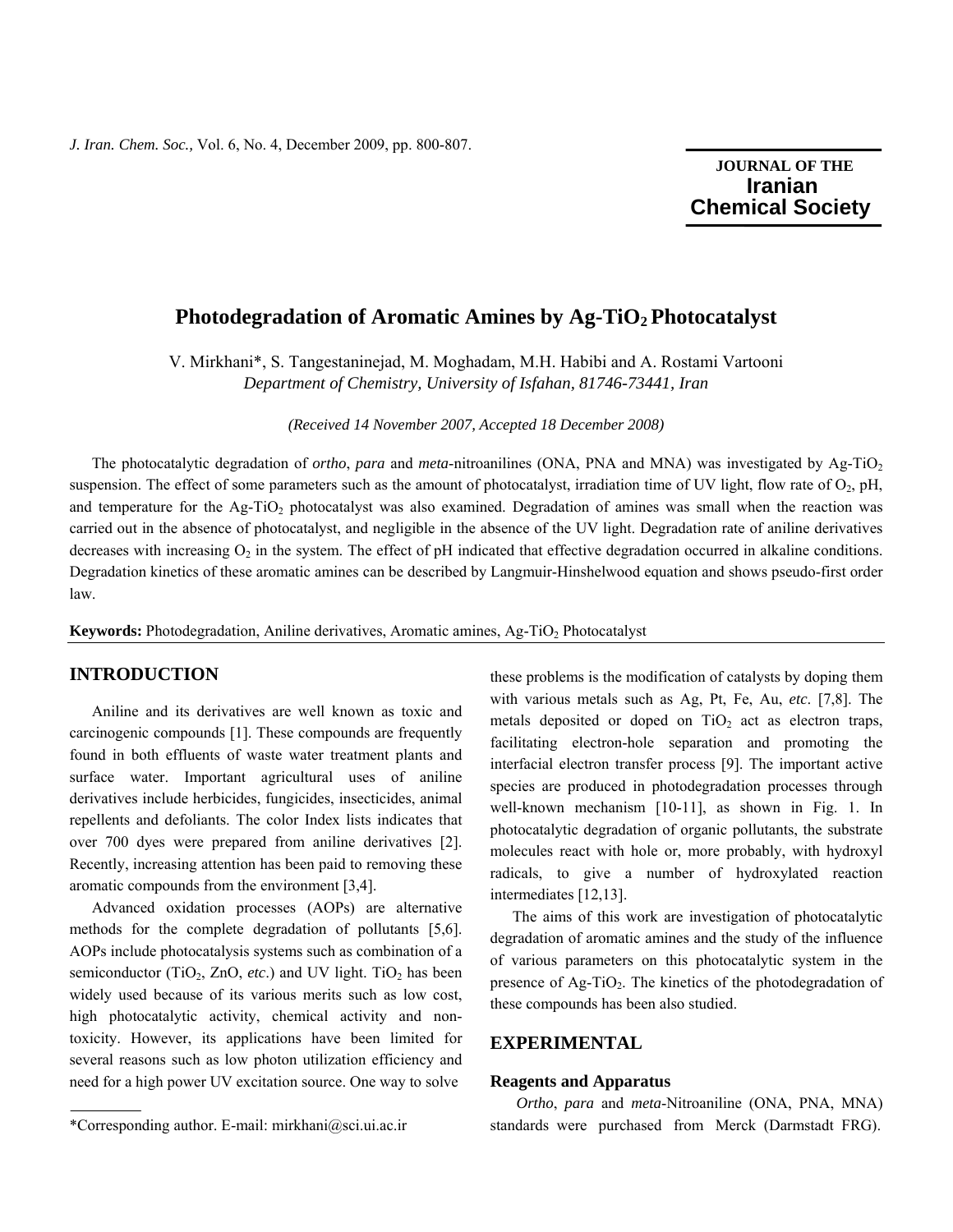

**Fig. 1.** TiO<sub>2</sub>-photosentisition pathway under UV irradiation.

Amine solutions were prepared by dissolving the amines in double distilled water and dimethylformamide (DMF, 5% v/v). Solvents and other materials such as NaOH, HCl, KCl,

HgI<sub>2</sub>, KI, K<sub>2</sub>HPO<sub>4</sub>, KH<sub>2</sub>PO<sub>4</sub>, Na<sub>2</sub>B<sub>4</sub>O<sub>7</sub>.10H<sub>2</sub>O, KHC<sub>8</sub>H<sub>4</sub>O<sub>4</sub> and  $Ba(OH)<sub>2</sub>$  were purchased from Merck. The commercially available  $TiO<sub>2</sub>$  powder, which was in anatase crystalline form, and has a surface area about 50  $m^2 g^{-1}$  and primary particle size of 30 nm was obtained from Merck.

 A 400 W high-pressure mercury lamp provided irradiation. Shimadzu 160 UV-Vis spectrophotometer was used for spectrophotometer monitoring of aniline derivatives. Separation of photocatalyst from suspension was carried out with centrifuge. pH measurements were made using Testo 230 pH meter.

### **Preparation of Photocatalyst**

Ag loaded-TiO<sub>2</sub> containing  $1\%$  (w/w) silver was prepared by reported procedure [14]. Initially,  $9.2$  ml of AgNO<sub>3</sub> solution (0.1 M) was added to a TiO<sub>2</sub> slurry containing 10 g of TiO<sub>2</sub> followed by *ca*. 10 ml of a 1% (w/v)  $\text{Na}_2\text{CO}_3$  solution. The aqueous suspension was dried at room temperature and then backed for 6 h at 400 °C. No useful information was obtained by XRD, but the amount of Ag loading was determined by ICP method. The XRD patterns showed that the  $TiO<sub>2</sub>$  phase did not change during the catalyst preparation (Fig. 2).



**Fig. 2.** The XRD pattern of  $TiO<sub>2</sub>$  and Ag- $TiO<sub>2</sub>$ .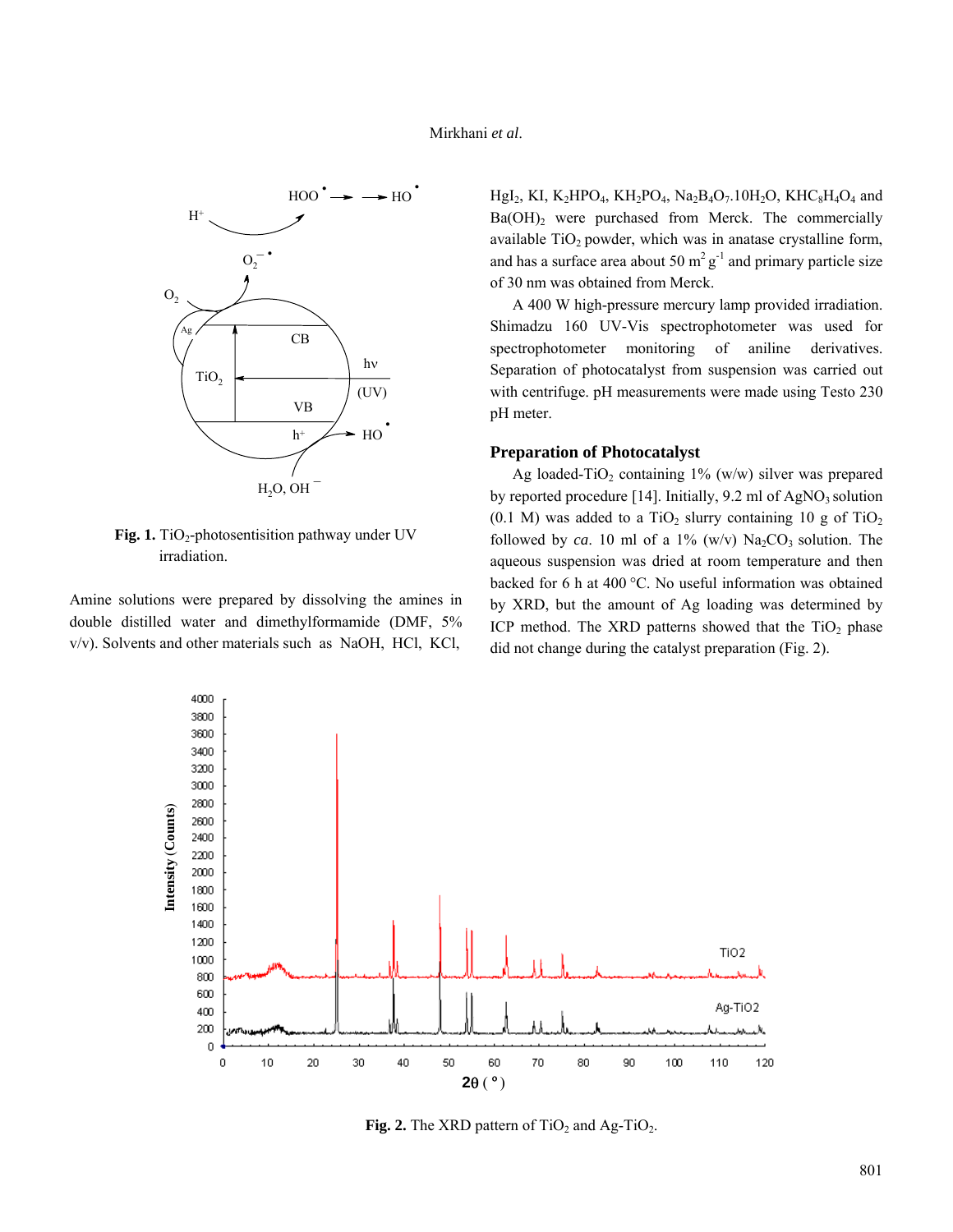### **Procedures**

 A suspension contaning 15 ml of aniline derivatives (30  $mg l^{-1}$ ) and photocatalyst was poured into a Pyrex photoreactor having dimensions  $1.5 \times 15$  cm (diameter  $\times$  height). It was then placed in Pyrex water bath at room temperature. Water circulating jacket was used for cooling Pyrex photoreactor, elimination of IR-radiation and short-wavelength UVradiation. The mixture was stirred magnetically and irradiated with a 400 W high-pressure mercury lamp. The set up of the Photodegradation experiments is shown in Fig. 3. After that, the photocatalyst was filtered, the photolyte was analysed by UV-Vis spectrophotometer at  $\lambda_{\text{max}} = 412$ , 382 and 375 nm for *ortho*, *para* and *meta*-nitroanilines, respectively.

The formation of  $CO<sub>2</sub>$  was detected as BaC $O<sub>3</sub>(s)$  separated in aqueous solution saturated with  $Ba(OH)_2$  in which the gases exiting from the reactor were bubbled. Ammonia concentration was determined spectrophotometrically at  $\lambda$  = 410 nm with Nessler's reagent.

### **RESULTS AND DISCUSSION**

 The photoactivity of the catalysts depends on their electronic properties, particle size distribution, the texture, the type of pores present, the different hydroxylation of the surfaces, the acid-base properties, the amount of adsorbed reactant species, *etc*. [15]. The position of workfunction of metal will be critical for the effective transfer of electrons on the conduction bond of titanium dioxide toward adsorbed electrolytes [16]. The Photocatalytic degradation of PNA (20 ppm) was investigated over a heterogeneous photocatalyst of Ag-TiO<sub>2</sub> (1%, w/w) and TiO<sub>2</sub> for 2 h. The degradation percentage of this compound in the presence of  $Ag-TiO<sub>2</sub>$  (40 mg) and  $TiO<sub>2</sub>(40$  mg) powders was 81 and 10, respectively.

 Photodegradation of target compounds was carried out in the presence of Ag-TiO<sub>2</sub> (30 mg) with UV irradiation (Fig. 4). These compounds are not degraded with the  $\text{Ag-TiO}_2$ suspension in the dark or UV light in the absence of photocatalyst for 2 h period.

 The effect of photocatalyst amount on the degradation of aniline derivatives is shown in Fig. 5. Experiments performed with different amounts of  $Ag-TiO<sub>2</sub>$  showed that although degradation percentage increases with an increase in photocatalyst amount, this process appears to approach a



**Fig. 3.** Photocatalytic degradation set up: (a) oxygen cylinder; (b) power supply; (c) 400 W high-pressure Hg lamp; (d) photoreactor with aluminum foil as reflector for a full irradiation of catalyst; (e) fan; (f) magnetic stirrer; (g) 2 L Pyrex beaker; (h) photocatalytic degradation cell; (i) water thermostat hake model f-122.



**Fig. 4.** Influence of irradiation time on photodegradation of aniline derivatives. Concentration of amines (30 ppm); Ag-TiO<sub>2</sub> (30 mg).

constant value and then decreases. This observation can be explained in terms of availability of active sites on the catalyst surface and the penetration of UV light into the suspension. Above the constant value of  $\text{Ag-TiO}_2$  increases turbidity of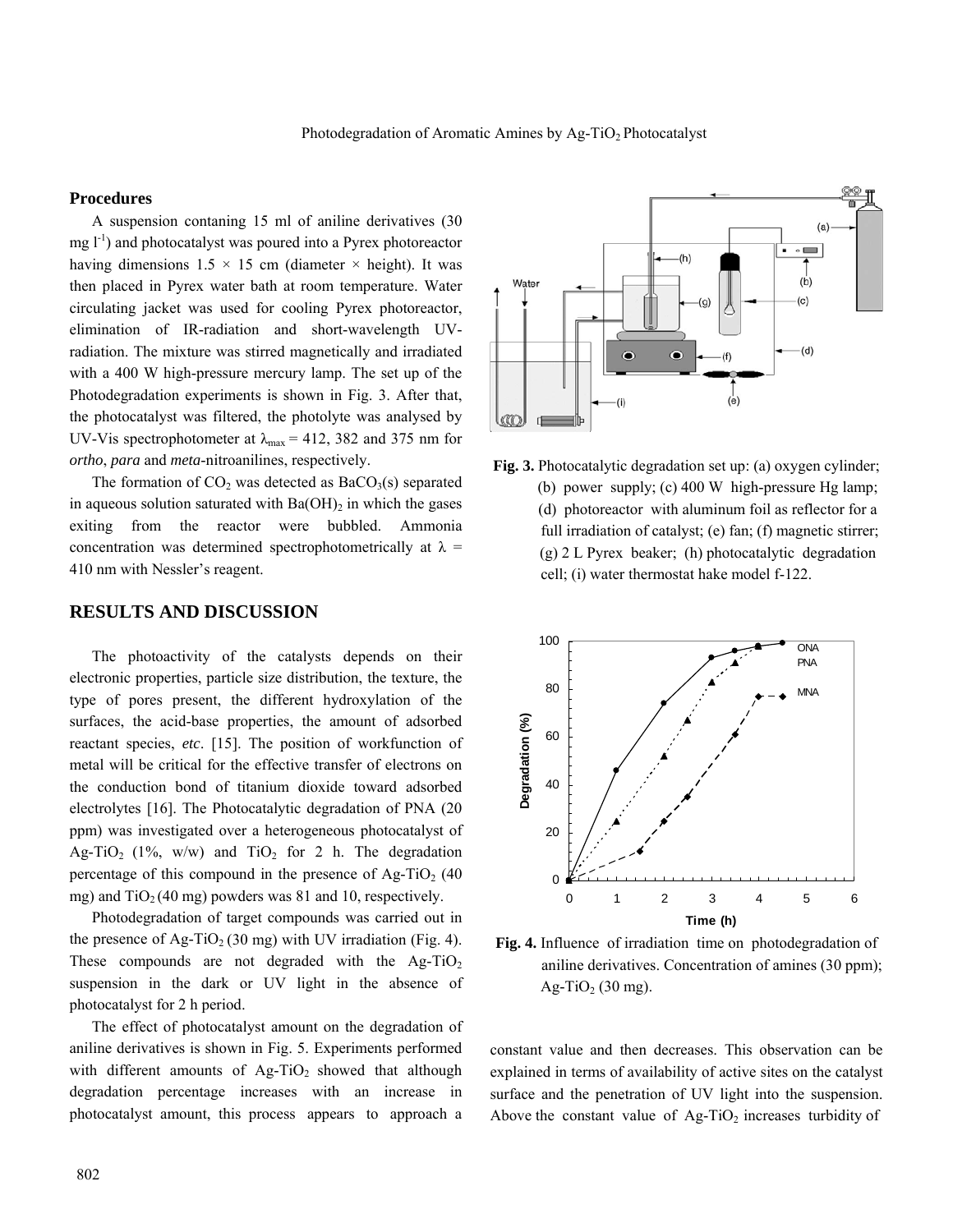#### Mirkhani *et al*.



**Fig. 5.** Degradation of aniline derivatives *vs*. the amount of Ag-TiO<sub>2</sub>. Concentration of amines (30 ppm); Ag-TiO<sub>2</sub>  $(30 \text{ mg})$ ; irradiation time: ONA  $(3 \text{ h})$ , PNA  $(3.5 \text{ h})$  and MNA (3.5 h).

suspension, but reduces the light transmission through the suspension [17].

 As shown in Fig. 6, degradation of target compounds decreases with increasing oxygen flow rate. The degradation percentage for argon bubbled suspensions (with 30 ppm of amine and 30 mg of catalyst) were 91, 97 and 53 for ONA, PNA and MNA, respectively. It seems that the reduction of nitro group to amino group by the scavenging of conduction bond electrons is an efficient process [18]. Adsorptive oxygen at the surface of photocatalyst competes with amine for trapping of electrons.

 The photodegradation of ONA, PNA and MNA in the presence of  $Ag-TiO<sub>2</sub>$  was studied in the pH range between 5-11 (Fig. 7). The increasing of degradation percentage with increasing pH can be attributed to the increase in the number of OH<sup>-</sup> ions at the surface of  $TiO<sub>2</sub>$ , since hydroxyl radicals can be formed by trapping photo-produced holes [3]. Hence, at acidic pH values, the particle surface is positively charged, R- $NH_3^+$  (due to reaction of aromatic amine with  $H^+$ ) may not be absorbed onto the positive surface of photocatalyst effectively, thus, photodegradation decreases.

 The observed rates are slightly affected by temperature in the range 25-60 ºC, and photocatalytic process can be







**Fig. 7.** Effect of pH on photodegradation of aniline derivatives. Concentration of amines (30 ppm); Ag-TiO<sub>2</sub> (25 mg); irradiation time: ONA (120) min), PNA (165 min) and MNA (180 min).

carried out effectively at laboratory temperature.

Many studies [19-21] have applied the Langmuir-Hinshelwood (L-H) expression to the analysis of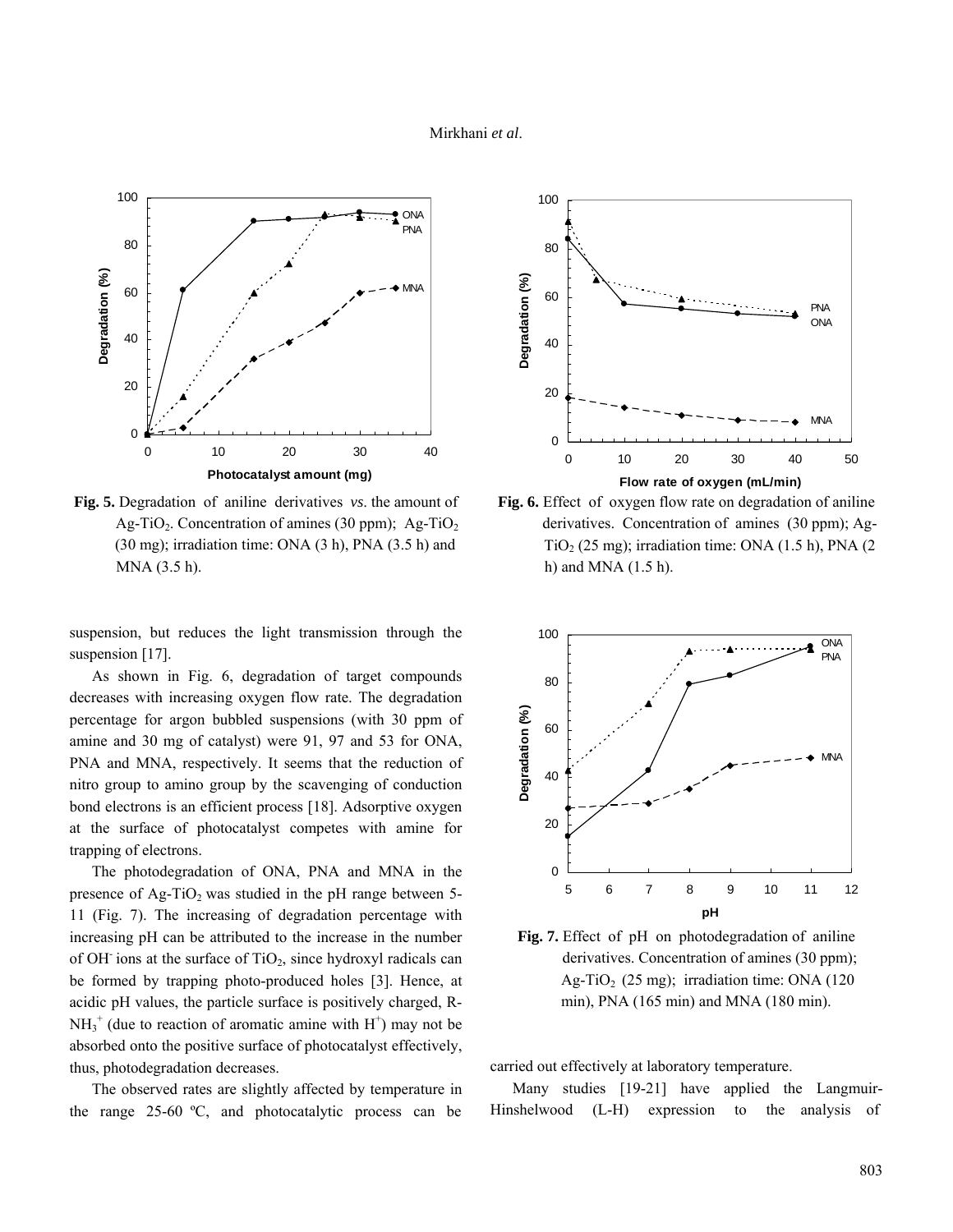heterogeneous photocatalytic reaction, where the reaction rate R is proportional to the surface coverage  $\theta$ .

$$
R = -dC/dt = k_r \theta = k_r KC/(1 + KC)
$$
 (1)

where  $k_r$  is the reaction rate constant, K is the absorption coefficient of the reactant, and C is the reactant concentration. When C is very small, the KC product is negligible with respect to unity so that Eq. (1) describes pseudo-first order kinetics. The values of  $k_r$  and K are used to explain the coefficients defining the rate determining reaction events and pre-equilibrium adsorption within an adsorbed monolayer at the oxide surface and the aqueous solution interface. The effect of light intensity is also incorporated in  $k_r$  and K which accounts for the equilibrium constant for fast adsorptiondesorption processes between surface monolayer and bulk solution [22]. The integration of Eq. (1) with the limit condition at the start of irradiation,  $t = 0$ , the concentration is the initial one,  $C = C_0$ , gives:

$$
\ln(C_0/C) = k't \tag{2}
$$

where k' is the apparent pseudo-first-order reaction constant. Plot of  $ln(C_0/C_t)$  *vs.* irradiation time gave a straight line (Fig. 8). The pseudo-first order rate constants of the reactions in the presence of Ag-TiO<sub>2</sub> ( $k_{\text{Ag-TiO2}}$ ), TiO<sub>2</sub> ( $k_{\text{TiO2}}$ ) and ratio of these values are listed in Table 1. Discrepancy between the pseudofirst-order reaction rate constants may be due to different photocatalytic degradation mechanisms and/or to a competition for degradation between the reactant and the intermediate products.

 Table 2 shows the advantage of this catalytic system in comparison with previously reported systems for degradation of organics.

## **CONCLUSIONS**

The photocatalytic activity of  $Ag-TiO<sub>2</sub>$  catalysts in photodegradation of ONA, PNA and MNA has been investigated and compared with that of pure  $TiO<sub>2</sub>$ . The results of this research indicated that photodegradation of aniline derivatives was obviously affected by irradiation time, the amount of photocatalyst, pH and oxygen. Degradation



**Fig. 8.** Plots  $ln(C_0/C_t)$  *vs.* irradiation time. Concentration of amines (30 ppm); Ag-TiO<sub>2</sub> (25 mg), solution pH =11.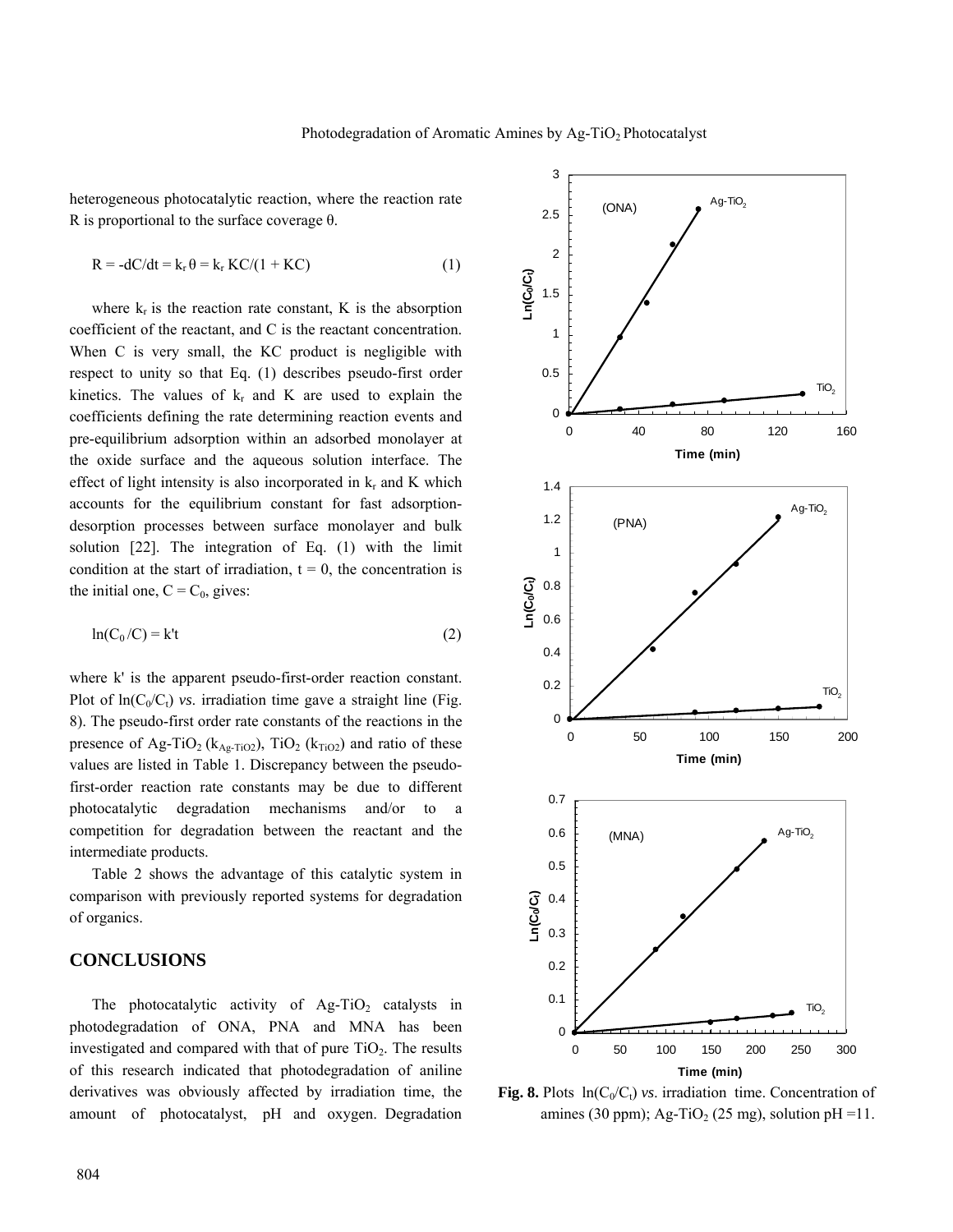|                            | $k_{TiO2}$            | $k_{\text{Ag-TiO2}}$  | $k_{Ag-TiO2}$ |
|----------------------------|-----------------------|-----------------------|---------------|
|                            | $(min^{-1})$          | $(min^{-1})$          | $k_{TiO2}$    |
| <i>ortho</i> -Nitroaniline | $1.83 \times 10^{-3}$ | $3.47 \times 10^{-7}$ | 19.0          |
| <i>para</i> -Nitroaniline  | $4.14 \times 10^{-4}$ | $8.11 \times 10^{-3}$ | 196           |
| <i>meta</i> -Nitroaniline  | $1.32 \times 10^{-4}$ | $2.74 \times 10^{-3}$ | 20.8          |

**Table 1.** Rate Constant Values of the Photoreactions in the Presence of TiO<sub>2</sub> and Ag-TiO<sub>2</sub> Particles

percentage was negligible when the reaction was carried out in the absence of photocatalyst and also in the absence of UV light. We observed that the optimum amount of photocatalyst was about 30 mg. Degradation of selected compounds is higher at basic medium and in deaerated suspension. The linear plots of  $ln(C_0/C_t)$  *vs.* irradiation time and rate constants (k) in the presence of  $Ag-TiO<sub>2</sub>$  and  $TiO<sub>2</sub>$  are reported. Degradation kinetics of amine derivatives can be described by Langmuir-Hinshelwood equation. The photocatalytic

|  |  |  |  | Table 2. Summary of the Literature on the Effects of Silver on the Photocatalytic Degradation of Organics |
|--|--|--|--|-----------------------------------------------------------------------------------------------------------|
|--|--|--|--|-----------------------------------------------------------------------------------------------------------|

| Compound                 | Effect                           | Conditions              |                                      |                          |                          |          |
|--------------------------|----------------------------------|-------------------------|--------------------------------------|--------------------------|--------------------------|----------|
|                          |                                  | TiO <sub>2</sub>        | Ag loading $(\% )$                   | Substrate $(mg l^{-1})$  | pH                       |          |
| $p$ -Nitroaniline        | Enhanced 8.1 times               | Merck                   | $\mathbf{1}$                         | 20                       | 11                       |          |
| Chloroform               | Enhanced 1.25 times              | Aldrich                 | 0.75                                 | 200                      | 3                        | $[14]$   |
| Urea                     | Enhanced 5.2 times               | Aldrich                 | 0.75                                 | 100                      | 3                        | $[14]$   |
| 1,4-Dichlorobenzene      | Enhanced by 35%                  | Degussa P25             | 1.50                                 | $\overline{\phantom{a}}$ | $\overline{\phantom{a}}$ | $[23]$   |
| Methyl orange            | Enhanced                         | Merck                   |                                      |                          | 8.75                     | $[24]$   |
| Malic acid               | Enhanced by 12%                  | Quartz supported $TiO2$ | 6                                    | 50                       | $\blacksquare$           | $[25]$   |
| Methyl violet dye        | Enhanced 2 times                 | Aldrich                 | 0.75                                 | 20                       | 7                        | $[26]$   |
| 2-Propanol               | Enhancement                      | Rutile                  | 0.5                                  | 30000                    | $\overline{\phantom{a}}$ | $[27]$   |
| E. coli                  | Enhancement                      | Aldrich                 | 0.75                                 |                          | 7                        | $[28]$   |
| Sucrose                  | Enhanced 4 times                 | Degussa P25             | 2                                    | 100                      | 3.5                      | [10]     |
| Oxalic acid              | Enhanced 5 times                 | Degussa P25, 1 g/l      | $2\times10^{\text{-}4}\,\text{M Ag}$ | 450                      | $3 \pm 0.3$              | $[29]$   |
| Methylene blue           | Enhanced 2.2 times               | Rutile $TiO2$           |                                      |                          |                          | $[30]$   |
| Phenol                   | Enhanced 3.6 times               | Aldrich                 | 0.4                                  | 16.7                     |                          | [31, 32] |
|                          |                                  |                         |                                      |                          |                          |          |
| Methyl orange            | Enhanced 2 times                 | Degussa P25, thin films | $10^{-3}$ M Ag                       | 6.12                     | 9.2                      | $[33]$   |
| Rhodamine B              | Enhanced by 30%                  | Degussa P25             | $\overline{2}$                       | 4.79                     | 4.5                      | $[34]$   |
| 2-Chlorophenol           | Enhanced 1.5 times               | Degussa P25             | $4.5 \times 10^{-4}$                 | 111                      | 4.5                      | $[35]$   |
| Sirius Gelb GC (Azo dye) | Enhanced 2.5 times               | Aldrich                 | 0.75                                 | 20                       | 3.5                      | [7]      |
| 2-Propanol               | Retarded                         | Anatase                 | 0.5                                  | 30000                    |                          | $[27]$   |
| Salicyclic acid          | No effect                        | Degussa P25             | 2                                    | 100                      | 3.5                      | $[9]$    |
| Phenol                   | No effect $(2 \text{ at } \%)$ , | Degussa P25             | 2,20                                 | 100                      | 3.5                      | $[36]$   |
|                          | Retarded (20 at %)               |                         |                                      |                          |                          |          |
| Resorcinol               | No effect                        | Degussa P25             | $0.1 - 20$                           | 9.7                      | $3 \pm 0.5$              | $[37]$   |
| 4-Chlorophenol           | Enhanced                         | Degussa P25 (sol/gel)   | 0.5                                  | 64.3                     | 5.5                      | $[38]$   |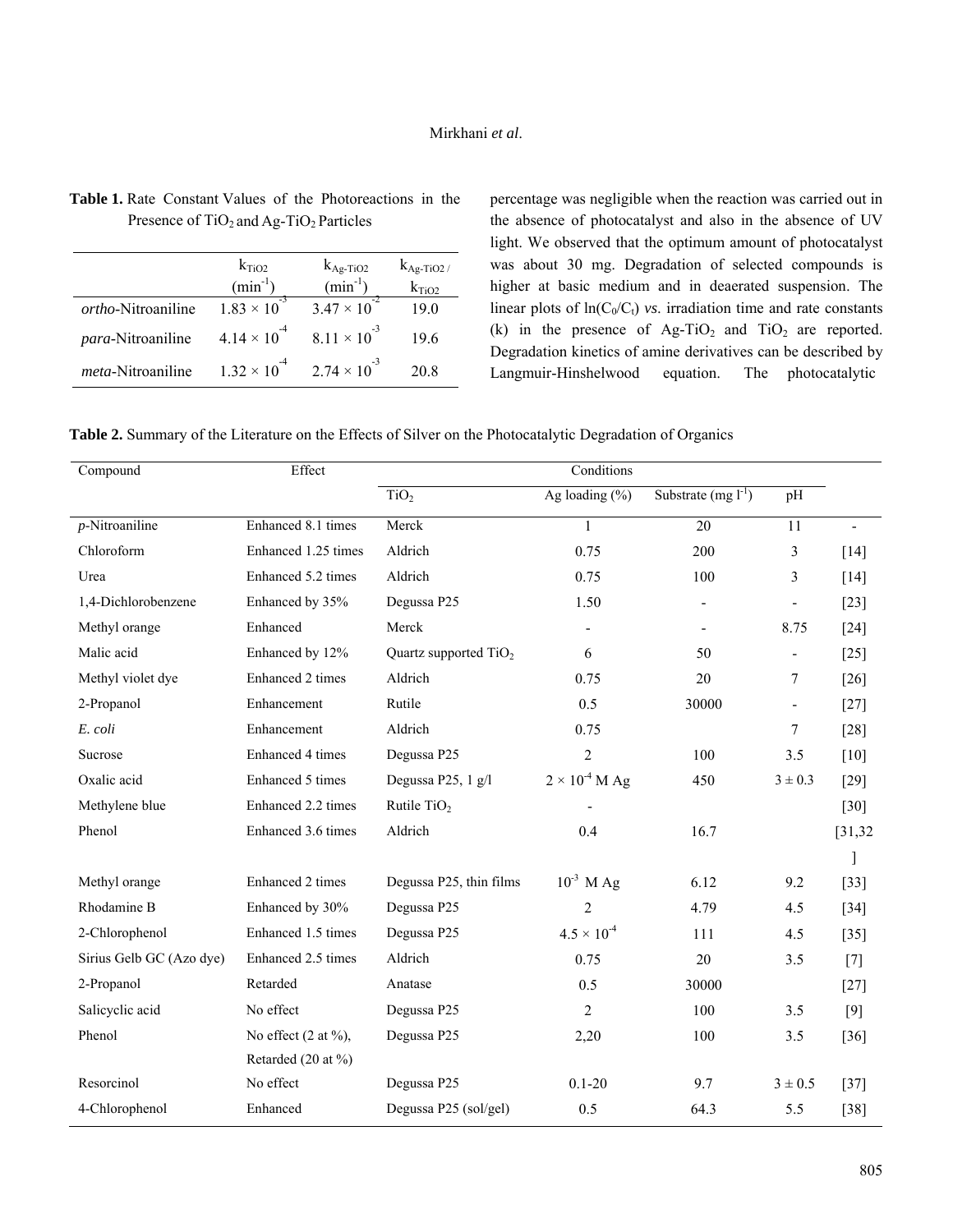degradation of aniline by  $Ag-TiO<sub>2</sub>$  photocatalyst can be used as a practical and useful way for the removal of environmental pollutants that contribute to industrial wastewater treatment plants.

## **ACKNOWLEDGMENTS**

 The authors thank the University of Isfahan for financial and other supports.

### **REFERENCES**

- [1] N. Irving Sax, Dangerous Properties of Industrial Materials, 4<sup>th</sup>, Van Nostrand Reinholds Co., New York, 1975, pp. 16, 408.
- [2] C.D. Stevenson, Queens. J. Agric. Sci. 19 (1962) 179.
- [3] L. Wenhua, L. Hong, C. Sao'an, Z. Jianqing, C. Chunan, J. Photochem. Photobiol. A: Chem. 131 (2000) 125.
- [4] M.H. Habibi, M. Khaledisardashti, M. Montazerozohori, Annal. di Chim. 94 (2004) 421.
- [5] V. Augugliaro, A.B. Prevot, V. Loddo, G. Maric, L. Palmisano, M. Schiavello, Res. Chem. Intermed. 26 (2000) 413.
- [6] M. Canle L., J.A. Santaballa, E. Vulliet, J. Photochem. Photobiol A: Chem 175 (2005) 192.
- [7] A. Ozkan, M.H. Ozkan, R. Gurkan, M. Akcay, M. Sokmen, J. Photochem. Photobiol. A: Chem. 163 (2004) 29.
- [8] S. Matsuo, N. Sakaguchi, K. Yamada, T. Matsuo, H. Wakita, Appl. Surf. Sci. 228 (2004) 233.
- [9] J. Herrmann, J. Disdier, P. Pichat, J. Phys. Chem. 90 (1986) 6028.
- [10] V. Vamathevan, R. Amal, D. Beydoun, G. Low, S. McEvoy, J. Photochem. Photobiol. A: Chem. 148 (2002) 233.
- [11] N. Sobana, M. Muruganadham, M. Swaminathan, J. Mol. Catal. A: Chem. 258 (2006) 124.
- [12] A. Di Paola, V. Augugliaro, L. palmisano, G. Pantaleo, E. Savinov, J. Photochem. Photobiol. A: Chem. 155 (2003) 207.
- [13] A. Sobczynski, L. Duczmal, W. Zmudzinski, J. Mol. Catal. A: Chem. 213 (2004) 225.
- [14] M. Kondo, W. Jardim, Water Res. 25 (1991) 823.
- [15] A. Di Paola, G. Marci, L. Palmisano, M. Schiavello, K. Uosaki, S. Ikeda, B. Ohtani, J. Phys. Chem. B 106 (2002) 637.
- [16] K.Y. Song, Y.T. Kwon, G.J. Choi, W.I. Lee, Bull. Korean Chem. Soc. 20 (1999) 957.
- [17] I.K. Konstantinou, T.A. Albanis, Appl. Catal. B: Environ. 49 (2004) 1.
- [18] M.S. Vohra, K. Tanaka, Water Res. 36 (2002) 59.
- [19] M.H. Habibi, S. Tangestaninejad, M. Khaledisardashti, Polish J. Chem. 78 (2004) 851.
- [20] L. Hong, C. Sao'an, Z. Jiangqing, C. Chunan, Chemosphere 38 (1999) 283.
- [21] H. Al-Ekabi, N.Serpone, J. Phys. Chem. 92 (1988) 5726.
- [22] A. Houas, H. Lachheb, M. Ksibi, E. Elaloui, C. Guillard, J.-M. Herrmann, Appl. Catal. B: Environ. 31 (2001) 145.
- [23] W. Lee, H.-S. Shen, K. Dwight, A. Wold, J. Solid State Chem. 106 (1994) 288.
- [24] L.-C. Chen, T.-C. Chou, Ind. Eng. Chem. Res. 33 (1994) 1436.
- [25] J.-M. Herrmann, H. Tahiri, Y. Ait-Ichou, G. Lassaletta, A.R. Conzalez-Elipe, A. Fernandez, Appl. Catal. B: Environ. 13 (1997) 219.
- [26] M. Sokmen, D.W. Allen, F. Akkas, N. Kartal, F. Acar, Water Air Soil Pollut. 132 (2001) 153.
- [27] A. Sclafani, M.-N. Mozzanega, P. Pichat, J. Photochem. Photobiol. A: 59 (1991) 181.
- [28] M. Sokmen, F. Candan, Z. Sumer, J. Photochem. Photobiol. A: 143 (2001) 241.
- [29] E. Szabo-Bardos, H. Czili, A. Horvath, J. Photochem. Photobiol. A 154 (2003) 195.
- [30] H. Tsuji, H. Sugahara, Y. Gotoh, J. Ishikawa, Nucl. Instrum. Meth. B 206 (2003) 249.
- [31] H. Tsuji, T. Sagimori, K. Kurita, Y. Gotoh, J. Ishikawa, Surf. Coat. Technol. 158 (2002) 208.
- [32] A. Dobosz, A. Sobczynski, Water Res. 37 (2003) 1489.
- [33] I.M. Arabatzis, T.S. Stergiopoulos, M.C. Bernard, D. Labou, S.G. Neophytides, P. Falaras, Appl. Catal. B: Environ. 42 (2003) 187.
- [34] H.M. Sung-Suh, J.R. Choi, H.J. Hah, S.M. Koo, Y.C. Bae, J. Photochem. Photobiol. A: Chem. 163 (2004) 37.